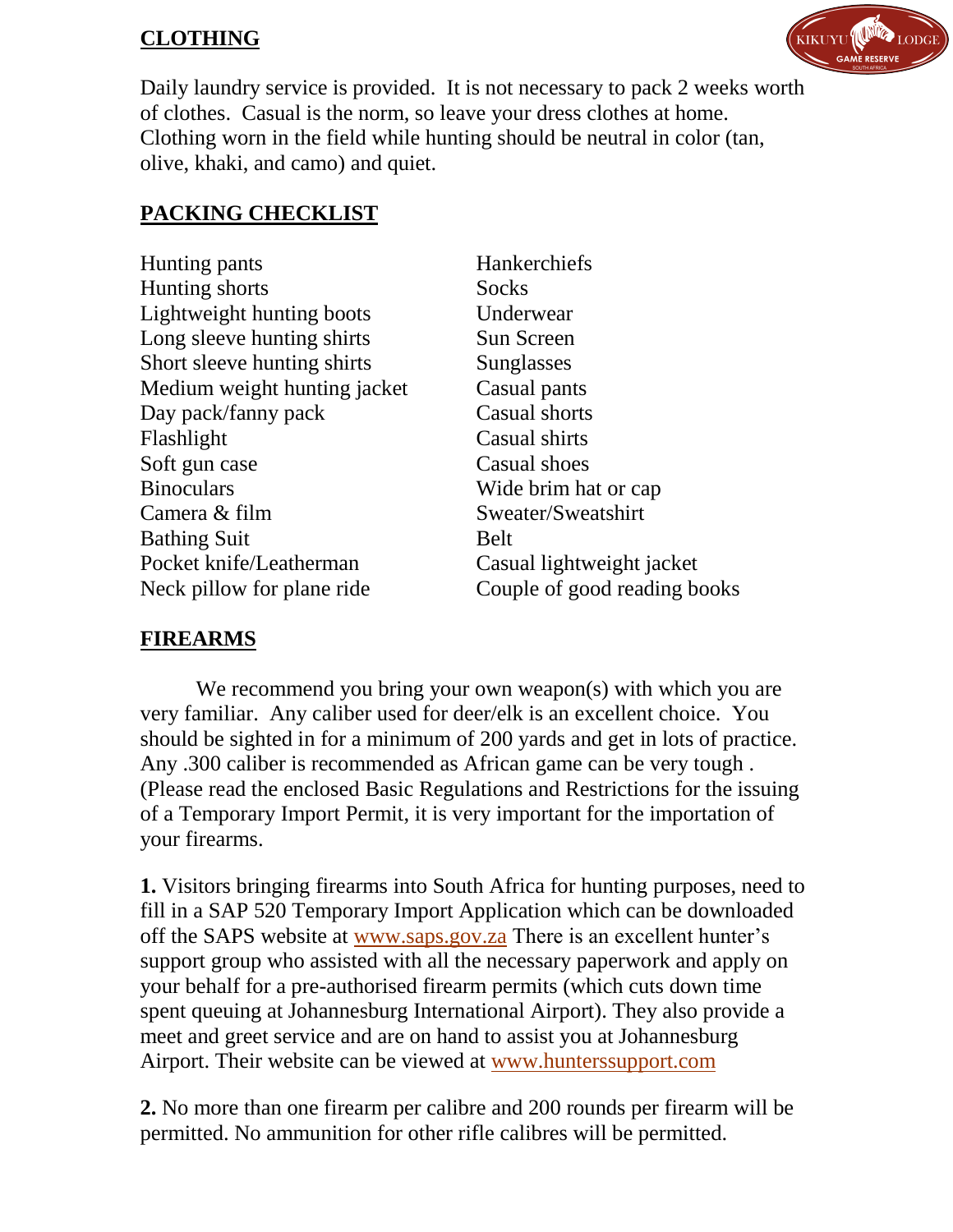**3**. Prohibited firearms which may NOT be imported into South Africa include:<>



- **a.** Any fully automatic weapon
- **b.** Any semi-automatic weapon
- **c.** Handgun/s for self-defence
- **d.** Weapons which fall under military categories

**4.** No person under the age of 21 may apply for a Temporary Import of Firearm.

## **CUSTOMS AND IMMIGRATIONS**

All travelers must have a valid passport. You must have two (2) consecutive blank pages in your passport which lie side by side when the passport is open (i.e. a left and a right hand page). You must also have six (6) months or more left on your passport before it expires. In addition, a parent traveling with children, without the other parent, will need a letter of consent from the absent parent. The letter of consent must be certified by the police.

Passengers traveling to South Africa with passports which do not comply with these requirements, will either be stopped from boarding the aircraft or risk deportation on arrival in South Africa.

#### **HEALTH PRECAUTIONS**

You are advised to contact your local health department to determine what shots, immunizations, etc. you may need prior to your safari. The professional hunter who will accompany you carries a first aid kit. More sophisticated medical facilities are available within a 60 mile radius of the various hunting areas. Kikuyu Lodge Game Reserve is located in a malaria free area.

#### **INSURANCE**

Personal, travel and medical insurance are the responsibility of each individual.

## **PAYMENT**

The balance of you hunt is due 30 days prior to departure. Payment can be in the form of cash, money orders, cashiers' check, credit card (a 3% surcharge will be added to all credit card payments) or personal checks. Should you incur additional expenses while you are at Kikuyu (i.e. extra animals, extended stay, tours) credit card payments will be accepted.